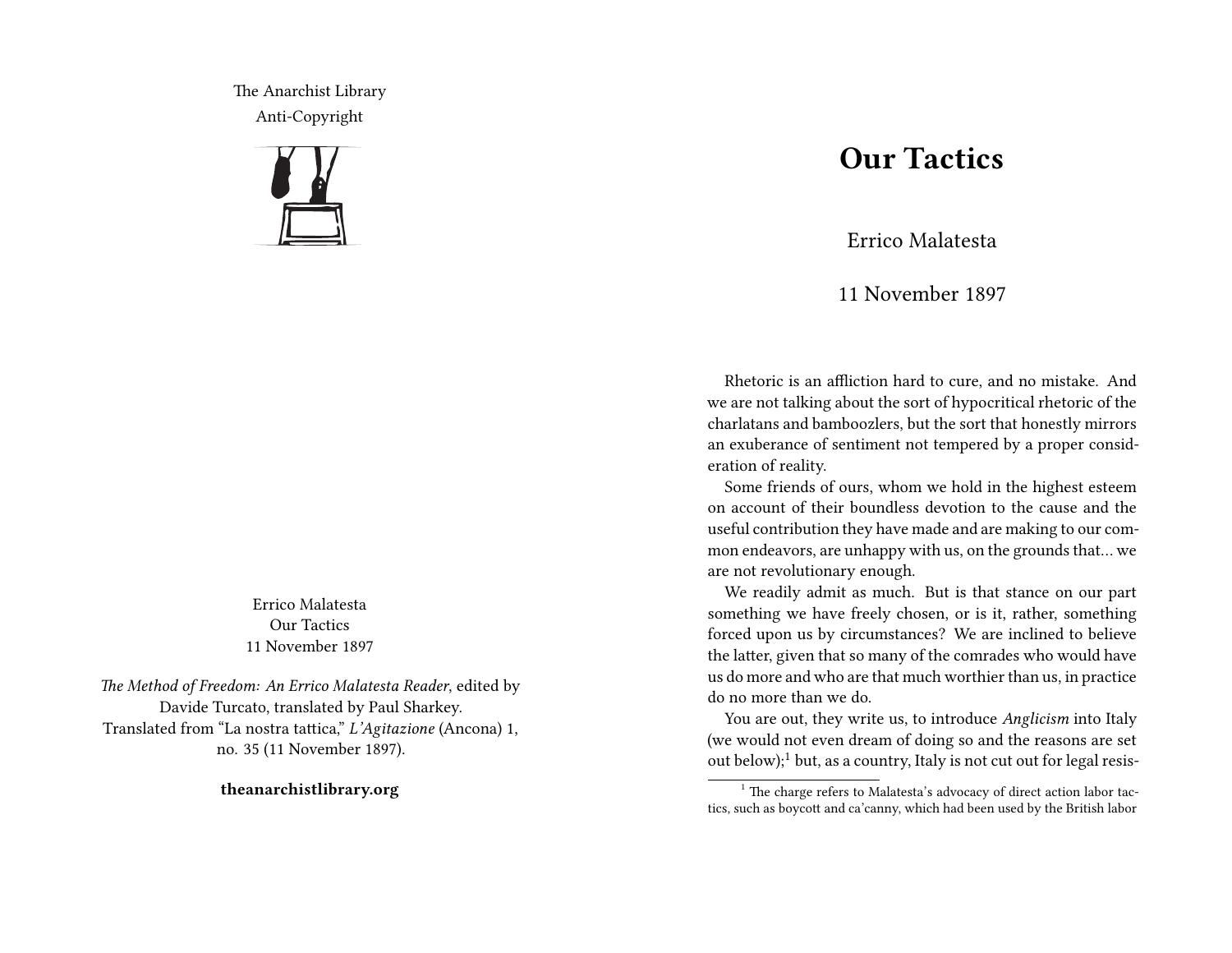tance and slow-moving organizations. "Even if legal resistance could achieve anything of note, it would promptly *degenerate* into rebellions and upheavals, for the Italian people knows no middle way: it being the lamb or the tiger." What! A lamb if you must, but a tiger? We shall let it go, having no wish to offend tigers. For two or three dozen years we have been going around saying such things and each time we made to take to the streets or go out into the countryside, we were lucky if we could muster fifteen people!

Your paper-and-chatter agitation (they mean the one against *domicilio coatto*) is pointless; if the law does not get passed it will be because of backstairs parliamentary intrigues rather than because of any agenda of yours. "We cannot fathom how on earth the *domicilio coatto* issue could have become the stuff of backstairs parliamentary horse-trading, had the people not done a little protesting and some parliamentary parties not been made to realize that voting the law through might have been dangerous; it is certainly not out of any genuine love of liberty that the likes of Zanardelli and Rudinì would have found fault with this freedom-killing project!<sup>2</sup> But we agree entirely that the present campaign is a paltry affair and paltrier still the part we play in it; but what are we to do if others refuse and we are not strong enough to do more?

The need would be for noisy, impressive, threatening public demonstrations; if, they write us, demonstrations like the one the shopkeepers organized in Rome were to be mounted si-

movement for a long time and had been recently adopted by French syndicalists.

<sup>2</sup> Antonio di Rudinì was the Italian prime minister. Giuseppe Zanardelli was the president of the chamber of deputies and, as of December 1897, the minister of justice in Rudinì's new cabinet. *Domicilio coatto* (forced residence) had been in use for years in Italy. Its use was extended by exceptional laws, introduced by Prime Minister Francesco Crispi in 1894. In 1897, a new bill was proposed that meant to make *domicilio coatto* part of the permanent legislation, *de facto* introducing deportation for political reasons as an ordinary procedure.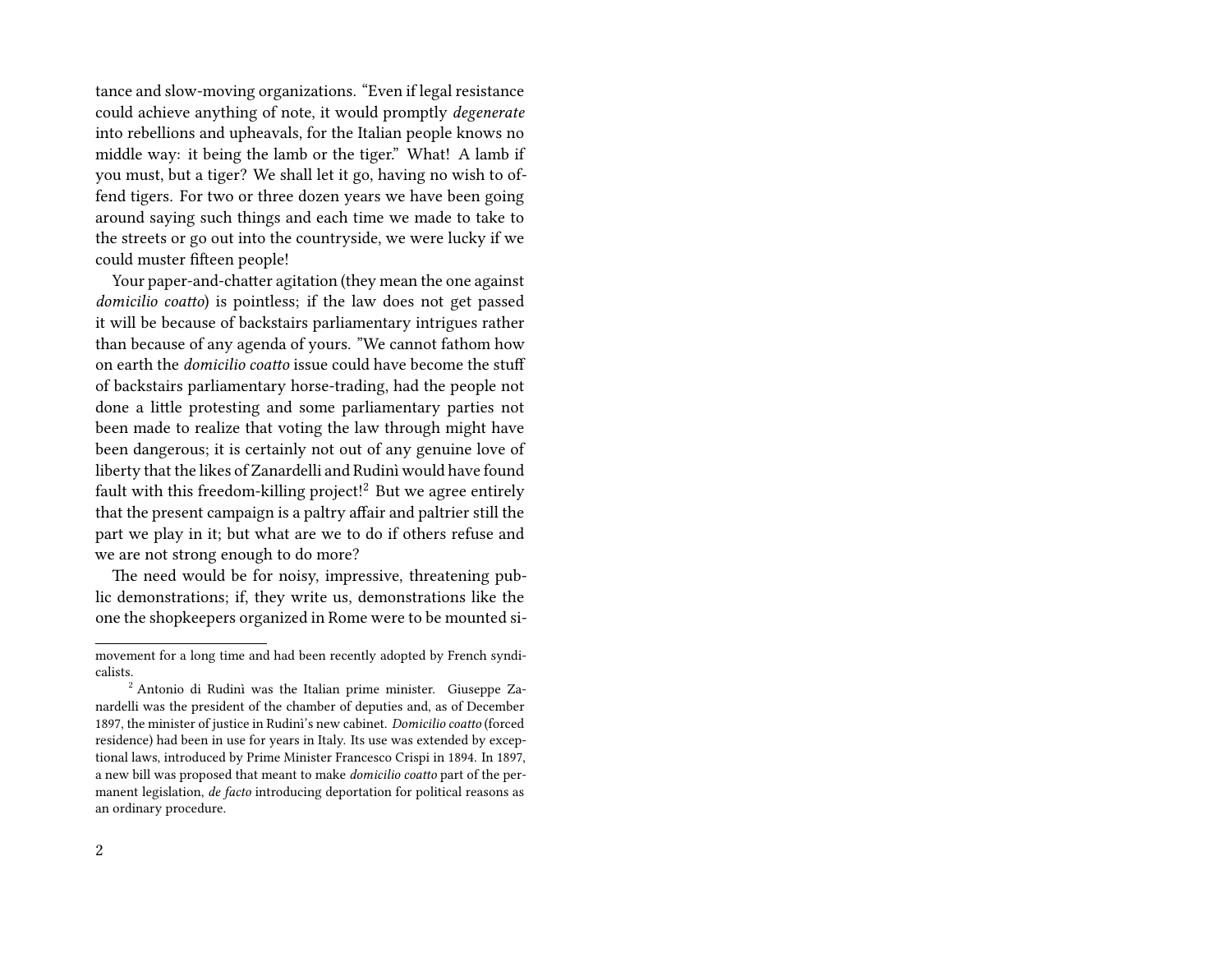multaneously in twenty or thirty Italian cities, then something might be achieved.<sup>3</sup> Agreed, but one would need to be in a position to do that – or otherwise, have the patience to work away and wait until one can pull it off.

If only the peasants of Molinella had…whatever you like, but the peasants did not, and none of our critics (among whom there are some who did have the material means) stepped in to do it for them.<sup>4</sup> And this is not to put them down, for we are convinced that, had they stepped in, they would have succeeded only in having themselves arrested as *agents provocateurs*. In order to reach out to strikers and harness the strike for the advantage of our propaganda and steer it in a direction we think best serves the workers' cause, one would need to have had some involvement in the preparations for the strike or at least have previously mounted propaganda in the area and won the people's sympathy; rather than showing up at the eleventh hour, knowing no one and known to none.

In short, the counsel received from our friends is what all of us have been doing, or trying to do, for many a long year, without getting anywhere; and if our reputation is still good and we still have the potential to do better, this is simply because we have always paid the price. We do not intend to travel, over and over for all eternity, roads that might be summed up like this: six months of quiet activity, followed by a few microscopic uprisings—or, more often, mere threats of uprisings then arrests, flights abroad, interruption of propaganda, disintegration of the organization… Just to start the whole thing all over again two or three years further down the line.

<sup>&</sup>lt;sup>3</sup> On 11 October 1897, a demonstration against taxes promoted by the Roman shopkeepers turned into a street riot, during which a young worker was killed and many people wounded by the police.

<sup>&</sup>lt;sup>4</sup> Molinella, near Bologna, was a labor stronghold. Earlier that year, its paddy workers had won a labor dispute after a forty-day strike that had prompted the government to dispatch ten thousand soldiers to the area.